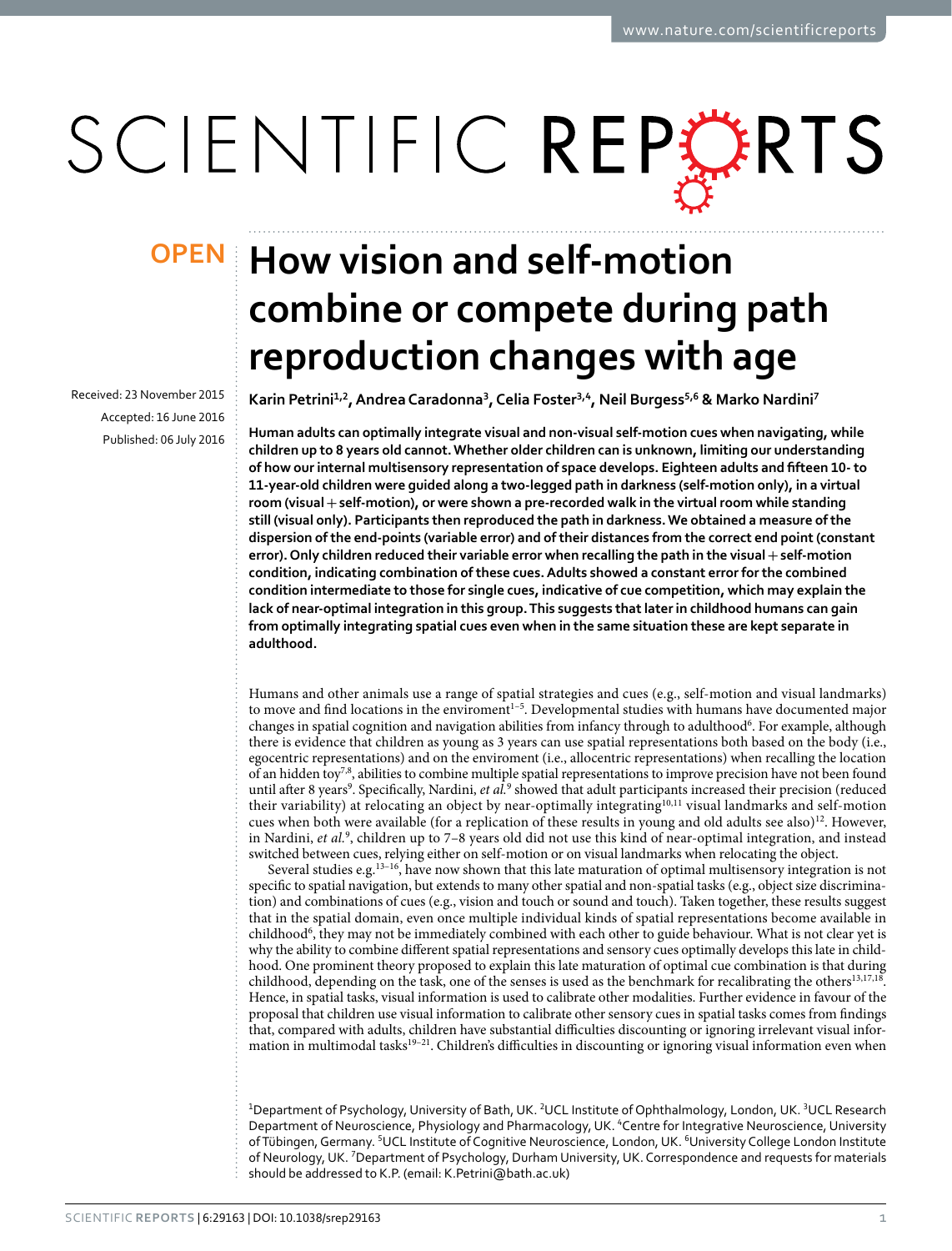it is irrelevant are consistent with the possibility that they rely heavily on visual information, e.g. to calibrate other sensory cues.

Although in some experimental situations[9](#page-8-4)[,12](#page-8-7)[,22](#page-9-0) adult participants show cue combination, in others they do not[23](#page-9-1),[24](#page-9-2). For example, experiment 1 of Tcheang, *et al.*[25](#page-9-3) showed, using a triangle completion task, that after being presented with visually conflicting information when walking along an outbound path, adult participants used a representation combining visual and self-motion cues when finding their way back to their start point in darkness. However, there was no decrease in the variance of responses when both visual and self-motion cues were available on the outbound path compared to when the outbound path was walked in darkness, even when both types of cue were consistent. This indicates that adult participants did not show the potential benefits of optimal combination of vision with self-motion. Another example of lack of integration in adult participants comes from studies of multisensory spatial movements (e.g., rhythmic movements of the upper arm), showing that visual information is more accurate and thus dominates the proprioceptive $24$ .

Zhao and Warren<sup>[23](#page-9-1)</sup> have made a recent proposal that may explain seeming inconsistencies in findings from these studies. Zhao and Warren<sup>23</sup> suggest that while the evidence in support of optimal cue integration comes from measurements of response variability or precision<sup>9</sup>, those for cue dominance or competition (i.e., greater reliance on one cue) come from measurements of response accuracy e.g.<sup>25</sup>. Zhao and Warren<sup>[23](#page-9-1)</sup> show evidence in favour of this in a homing study (object relocation task, similar to that of Nardini, *et al.*)[9](#page-8-4) . They measured both response variability (how tightly clustered their chosen object relocation positions were) and accuracy (how close the clustered chosen positions were to the correct position) and showed that while adult participants behaved according to optimal cue combination in their homing variability response, they behaved according to cue competition in their homing accuracy response.

These recent results, and the others described above, raise a series of interesting questions. First of all, do adults use different multisensory models (cue integration and cue competition) for variability and accuracy of responses at all times, or are these models used flexibly depending on the situation? For example, would results be different to those of Zhao and Warre[n23](#page-9-1) in a design similar to that of Tcheang, *et al.*[25,](#page-9-3) where adults appeared not to benefit from redundant visual information? Would children (old enough to show cue integration) show a similar or different use of these multisensory models compared to adults, due to their previously shown stronger reliance on visual information during spatial tasks $14$ ?

We tested a group of 10- to 11-year-old children and adults in a path reproduction task in darkness, using immersive virtual reality to decouple visual and self-motion information when walking along a path. Both child and adult participants walked a two-legged path under a self-motion only condition (by walking in darkness), a visual+self-motion condition (by walking in the virtual room), and a visual only condition (watching a pre-recorded walk in the virtual room while standing still). They then reproduced the same path in darkness. We analysed both variability and accuracy. If participants remember a multisensory representation of the path that integrates visual and self-motion cues, then participants' variability should decrease and accuracy should increase during the subsequent path reproduction in darkness in the combined visual + self-motion condition compared to the visual or self-motion conditions.

#### **Method**

**Participants.** Participants were fifteen 10- to 11-year-olds (7 females and 8 males, mean age of 10.3, SD of 0.4) and eighteen adults (7 females and 11males, mean age of 25.5, SD of 5.6). Participants, recruited by leaflets and press advertisements, were from a socially and ethnically diverse population in central London, UK. All experiments were performed in accordance with relevant guidelines and regulations. Adults and children's parents or guardians gave informed consent to participate, and the study received ethical approval from the research ethics board at University College London.

**Apparatus.** [Figure 1a](#page-2-0) illustrates the two-legged path that participants were asked to reproduce. The first leg of the path was 2.7meters in length, while the second leg 2meters in length. The turning angle between them was 75 degrees, and was selected after running a pilot experiment with 6 adult participants and three different turning angles of 45, 75 and 105 degrees. Four two-legged paths were marked on the floor of the real room using tape of four different colours (see [Fig. 1b\)](#page-2-0). The four paths had different start points in the real room (although participants were always facing the green cube in the virtual room at the start, [Fig. 1c\)](#page-2-0). We used 4 starting points in the real room to avoid participants using the distance to the physical starting point (from the point they stopped at) to correct their previous response<sup>25</sup>. Two of the four paths had a turn to the left, while the other two had a turn to the right, in order to represent both turning directions at two different starting positions. The experiment took place in a room  $(6.5 \text{ m} \times 7.75 \text{ m})$  with black walls and black carpet, hosting a virtual reality system composed of an optical tracking system (8 Vicon Bonita MX13 cameras; Vicon, Oxford, UK) and a head mounted display (HMD) with a wide (111 degree) field of view (nVisor SX111; NVIS, Reston, VA). The camera system had five HMD-mounted reflective markers, which tracked participants' positions. The 3D position coordinates for the markers were saved using Vizard software (4.10.0005; WorldViz LLC, Santa Barbara, CA), and were additionally used to update in real-time the participant's position in the virtual room, which was also generated and presented using Vizard. This was achieved with minimum latency thus giving a realistic immersive experience, as confirmed by participants' reports. The virtual room shown through the HMD was a circular arena (very similar to the one originally used in Tcheang, *et al.*)<sup>25</sup>, designed using Autodesk 3ds Max 2012  $\times$  64. The virtual space was a circular room 6meters in diameter containing seven large objects around its perimeter, with a parquet floor, 2-metre high brick wall, and yellow and blue tiles indicating the center [\(Fig. 1c\)](#page-2-0).

**Procedure.** Participants and their parents (in the case of children) were received in the waiting room just outside the virtual reality lab by two experimenters, they were welcomed and the task was explained. After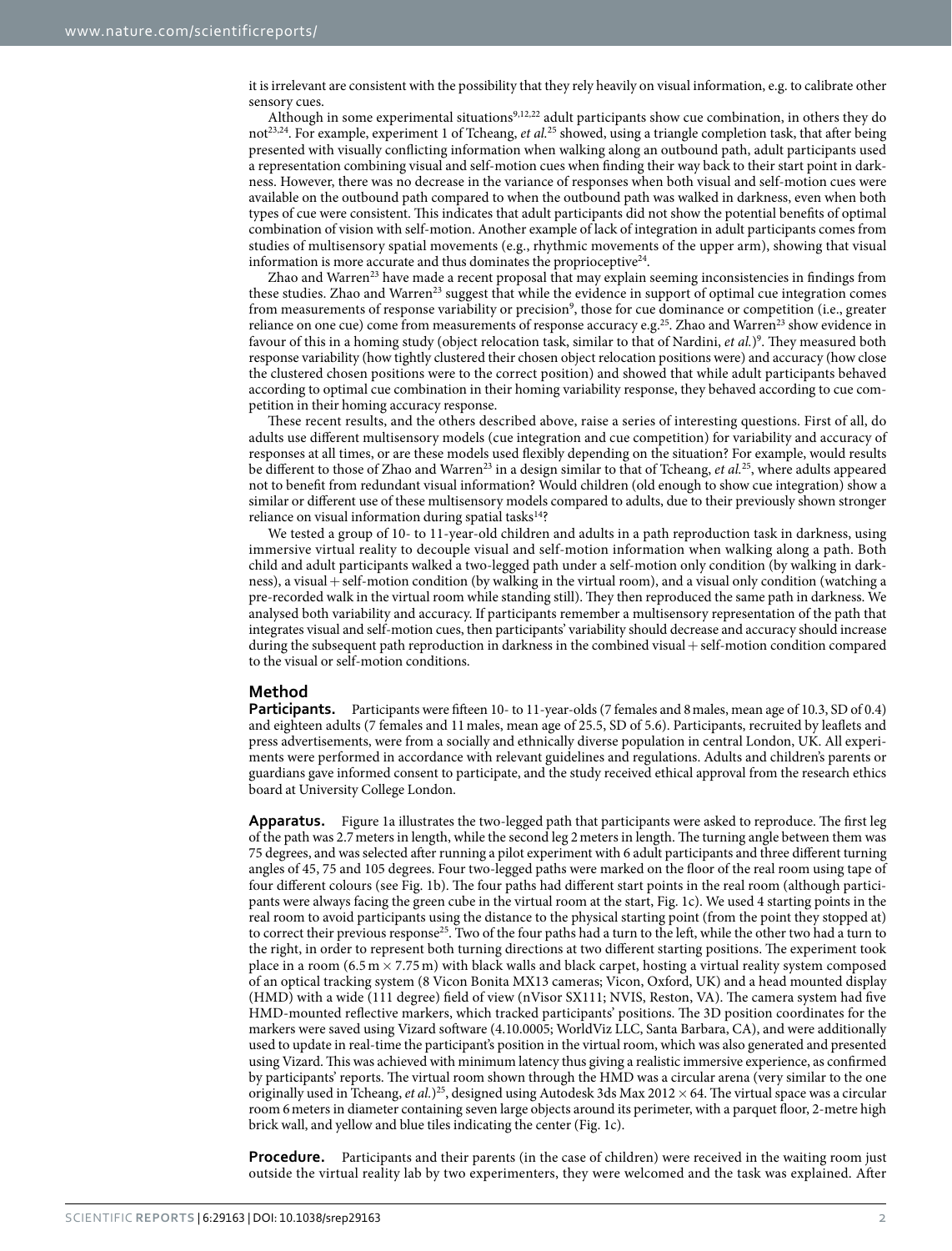

<span id="page-2-0"></span>

participants received the study information and gave their consent to participate, the experimenters measured their interpupillary distance (IPD). This measure was used to set the rendering of the virtual environment appropriately for correct stereoscopic depth perception for each participant during the study. The experimenters also asked participants to wear a pair of foam earplugs and to close their eyes until the experimenter asked them to open them again. This was done to prevent participants from using any background noise and/or the real room layout and floor markings to orient themselves during the task. Then one of the experimenters guided the participant inside the real room and the two experimenters positioned the HMD on the participant's head, ensuring that it was well fitted (i.e., the participant could not see anything outside the display) and comfortable. For child participants the experimenter also fitted a harness over the participant's shoulders. This harness was connected to the top of the HMD and in order to make the headset lighter on participants' heads and make navigation easier (see [Fig. 1b](#page-2-0)). After fitting the HMD the experimenters displayed the virtual room [\(Fig. 1c](#page-2-0)) using the HMD and asked participants to open their eyes and start looking and walking around to familiarize themselves with the virtual room. Once participants reported feeling comfortable and not seeing anything outside the headset, the experiment started. One of the experimenters guided participants to one of the 4 starting points in the real room and participants carried out the task in a two- or three-trial practice session. As the task was easy to understand this number of practice trials was sufficient, as demonstrated by all the child and adult participants understanding and performing the task properly within this number of practice trials. The order of the 4 starting points was randomized for both the practice trials and the main experiment. For each trial the number corresponding to the selected starting point was shown on the computer screen for the experimenter to see. The main experiment consisted of 30 trials, 10 trials for each condition: visual only (V), self-motion only (SM), and visual+ self-motion  $(V+SM)$ . The order of the three conditions was counterbalanced across participants.

**Condition SM.** On each trial participants were positioned at the selected start point and were then guided by the experimenter along the two-legged path, in darkness, while wearing the HMD. The experimenter informed the participant when to start walking and when to stop. When participants reached the end of the two-legged path, the experimenter took them back to the original start point following a variable and irregular path. Once back at the start point participants were asked to reproduce the path in darkness and stop when they thought that they had reached the original end point.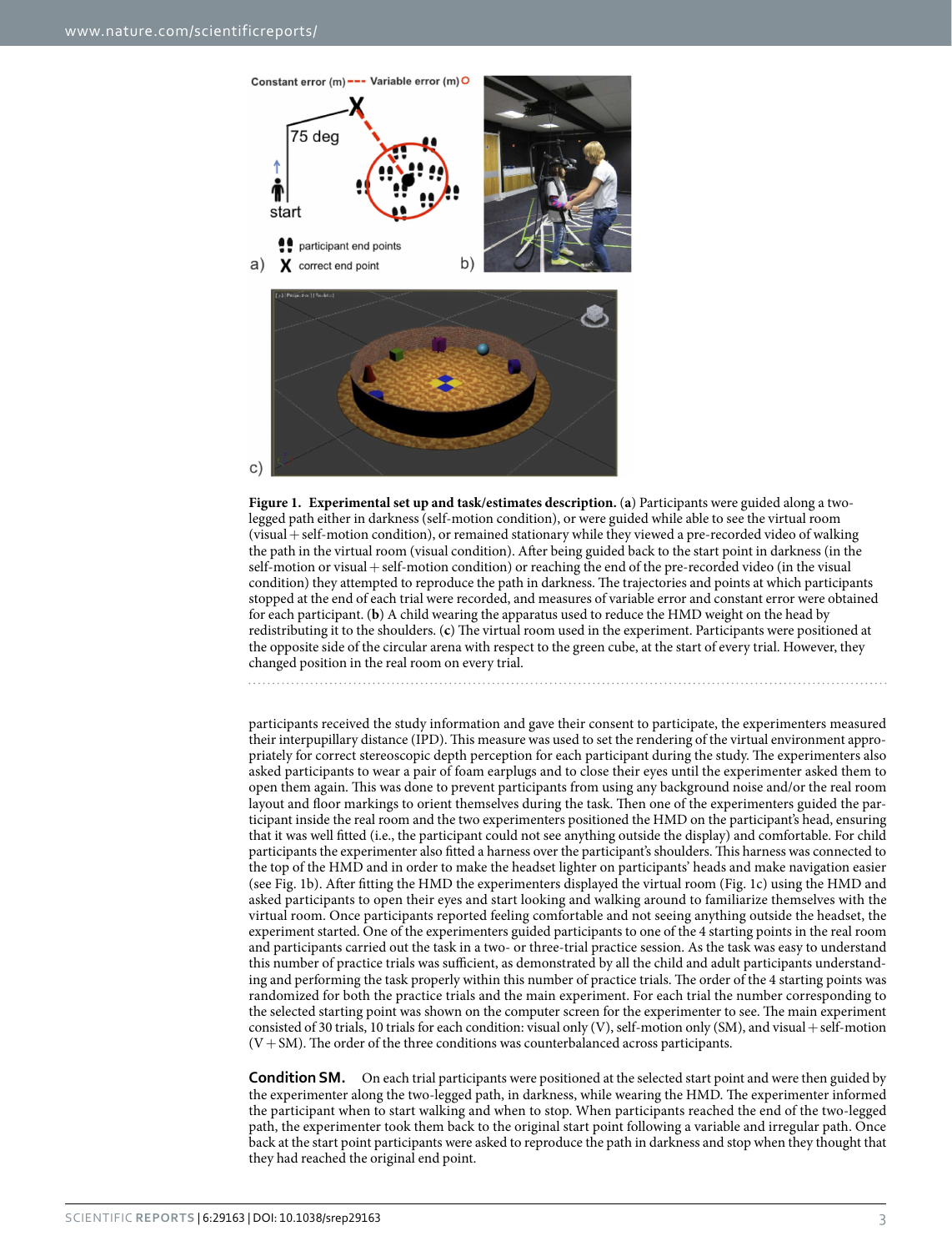**Condition V.** On each trial participants were positioned at the selected start point and were asked to stand still while wearing the HMD. In this condition participants did not walk but watched a pre-recorded walk of the path in the virtual room. The pre-recorded path was obtained by asking one average-height child and adult to walk along each of the four paths in the real room (all presented as one path in the virtual room). The average height for the examined age range was 1.70m (average between female and male average heights) for adults and 1.40m for 10- to 11-year-old children as reported by the National Institute for Care and Health Excellence<sup>26</sup>. The child and adult who provided these recordings did not participate in the study. The experimenter informed the participant when the recording started and ended. When the recording reached the end (i.e., the participant reached the end of the two-legged path), participants clicked a wireless mouse, which blacked out the virtual room and put participants in darkness. Then participants were asked to reproduce the path in darkness and stop when they thought that they had reached the original end point.

**Condition V+SM.** On each trial participants were positioned at the selected start point and were then guided by the experimenter along the two-legged path, while wearing the HMD and seeing the virtual room. The experimenter told the participant when to start walking and when to stop. When participants reached the end of the two-legged path they clicked a wireless mouse, which blacked out the virtual room and put them in darkness. The experimenter then took them back to the original start point following a variable irregular path. Once back at the start point participants were asked to reproduce the path, in darkness, and stop when they thought that they had reached the original end point.

A break of 10–15minutes was taken after each condition, or when needed. Each time participants exited the real room, before ending the experiment, they were asked to close their eyes while they were guided to the waiting room. After each break the same initial procedure, from entering the real room to fitting the HMD, was repeated before starting the next condition. Finally, the experimenters took off the HMD and participants could see the real room, be debriefed and answer a few final questions. When asked, all participants reported to be disoriented and not to know whether they were repositioned in the same place before reproducing the path. No participant reported knowing that there were multiple (four) start points. Furthermore, the majority of participants were very surprised when seeing the real room at the end and reported that they were expecting a much larger, circular room (i.e., one like the virtual room). Finally, they reported that they felt as if they needed to stop themselves from walking during the visual only condition, indicating that they felt that they were the person walking in the recording.

#### **Results**

A bivariate normal distribution was fitted to each participant's end positions, relative to the correct end-point (i.e., where participants decided to stop, see [Fig. 1a](#page-2-0) and Supplementary Figure S1), to estimate the x mean, y mean, x variance, y variance and x-y covariance for each condition. The FASTMCD algorithm<sup>27</sup>, as implemented in the Libra toolbox for Matlab<sup>[28](#page-9-6)</sup>, was used to estimate these values robustly, with the assumption of  $1\%$  aberrant (outlier) values (i.e. a value of 0.99 for the alpha parameter). The sum of the variance in x and y directions was used to obtain a single measure of total variable error, reflecting the uncertainty of spatial estimates (area of the ellipses in Figure S1). The optimal predicted estimate for variance in the V + SM condition was calculated by entering the V and SM obtained measures of variable error into the Bayesian maximum likelihood estimation (MLE) model<sup>[10,](#page-8-5)29</sup>. This predicts the combined-cue variance expected for a participant who combines single-cue estimates using reliability-weighted averaging. Additionally, a measure of constant error was calculated as the distance between the correct end location and the participant's end position (distances between the green dot and the dot representing the centre of the ellipse in Supplementary Figure S1).

[Figure 2](#page-4-0) plots the average variable and constant errors for 10- to 11-year-old and adult participants. To test whether on average children and adults were less variable when given both visual and self-motion information (condition  $V + SM$ ) than only visual or self-motion information (conditions V and SM), as predicted by cue combination, we carried out a series of planned one-tailed paired t-tests. These showed that total variance for the V + SM condition in children was significantly lower than both that for the V condition  $(t(14) = -2.031$ , *p* = 0.031) and the SM condition (*t*(14) = −2.383, *p* = 0.016). In addition, no difference was found between measured variance in the V + SM condition and that predicted by the MLE model ( $t(14)=0.482$ ,  $p=0.638$ ), indicating that reliability-weighted averaging of sensory cues was a good predictor of children's performance in the multisensory V + SM condition. In contrast, adults did not show any difference in total variance between V + SM and either V or SM (V+SM vs. V: *t*(17)=1.036, *p*=0.156; V+SM vs. SM: *t*(17)=−0.497, *p*=0.313), and showed a significant difference between measured V + SM variance and that predicted by the MLE model  $(t(17) = 3.937$ ,  $p = 0.001$ ); see [Fig. 2.](#page-4-0) That is, adults' performance was not well predicted by the cue combination model. Hence, while children reduced their variability by combining the two cues, adults did not.

Cue combination does not necessarily predict any reduction in constant error (systematic bias). Rather, relying partly on two cues with different constant errors –whether via cue averaging on each trial, as in the MLE model, or via use of one cue or the other on each trial, i.e., cue switching – predicts a constant error intermediate to those of the single cues. The ellipse plots of distributions of responses on the left in [Fig. 2](#page-4-0) show this general pattern: for both children and adults, centres of ellipses (dots) in the two-cue  $V+SM$  condition (black) are intermediate to those in V (yellow) and SM (cyan). Similarly, bar graphs on the right of [Fig. 2](#page-4-0) show average combined-cue  $(SM + V)$  constant errors to be intermediate to those with single cues V and SM in both age groups. For a statistical test of whether, on average, children and adults changed their constant errors given both visual and self-motion information (condition  $V+SM$ ) as compared with either visual or self-motion alone, we carried out a series of planned one-tailed paired sample t-tests. These showed that mean absolute constant error for the V+ SM condition was significantly lower than that for the V condition for the adult  $(t(17) = -2.730$ , *p* = 0.007) but not the child group (*t*(14) = −1.002, *p* = 0.166). Constant error for the V + SM condition was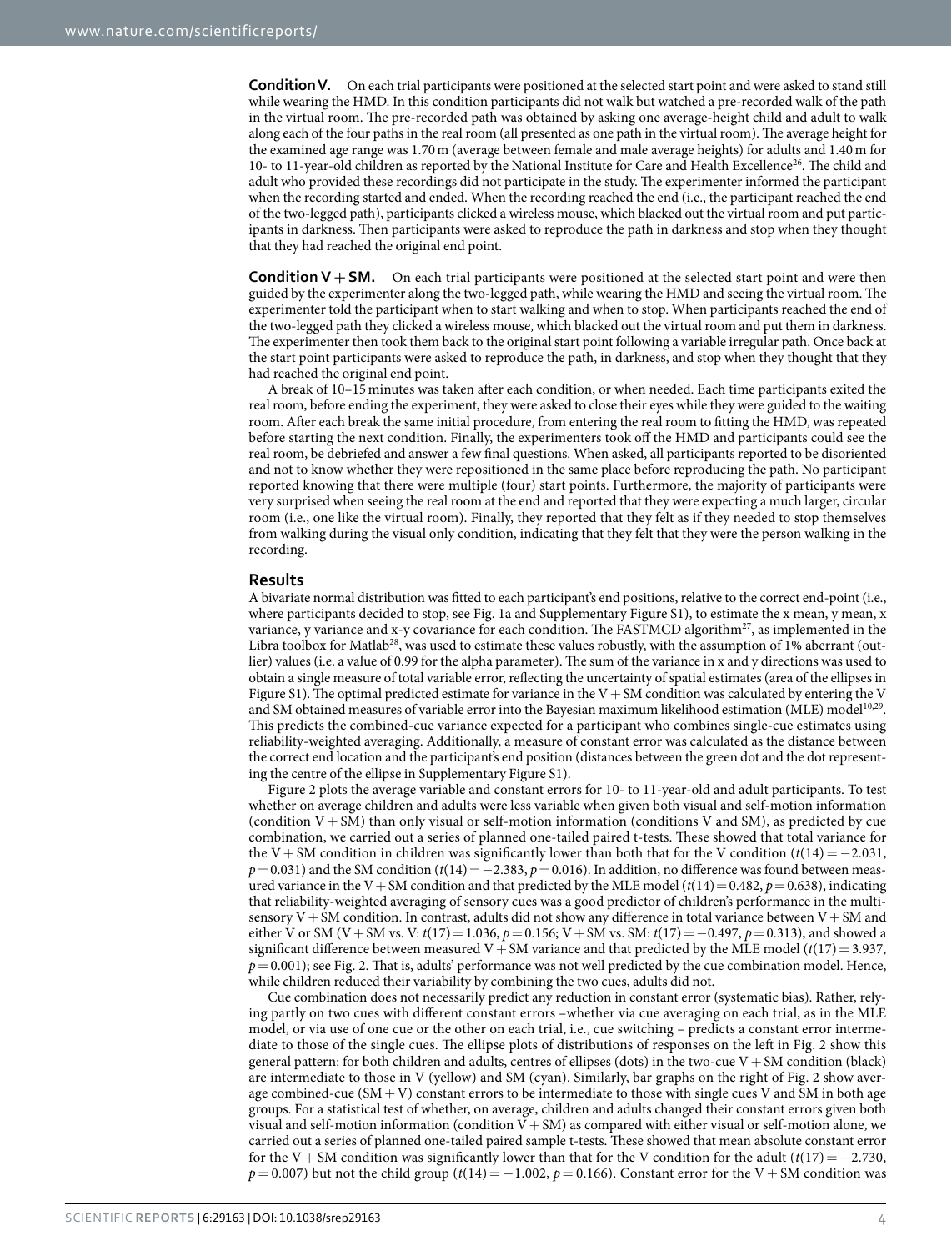

<span id="page-4-0"></span>

significantly greater than that for the SM condition for the adult  $(t(17) = 3.382, p = 0.002)$ , but not the child group  $(t(14)=0.896, p=0.193)$ . Both adults and children had a significantly smaller constant error for the SM condition than the V (adults:  $t(17) = 5.333$ ,  $p < 0.001$ ; children:  $t(14) = 2.675$ ,  $p = 0.018$ ); [Fig. 2](#page-4-0). In summary, in both groups, constant errors (biases) with combined cues tended to be intermediate to those of single cues, consistent with the use of both cues, whether via cue averaging or cue switching; see [Fig. 2](#page-4-0), ellipse plots. In adults, statistical com-

parisons also showed mean absolute constant errors with two cues to be intermediate to those with single cues. Zhao and Warren (2015) showed that adult participants switched between visual and self-motion cues in their homing task when visual and self-motion cues were highly discrepant. In our study, the same switching strategy may explain adults' performance. That is, the greater precision in adults' V and SM responses could result in a larger separation between the distributions of responses indicated by either cue, leading them to switch between cues rather than combining them. This sort of breakdown of cue combination is expected under large conflicts $30,31$ . To assess this possibility we first calculated, for each individual, the Mahalanobis distance between the distribution of V and SM end points by taking into account their variance. That is, for each individual, we calculated the Mahalanobis distance to each point  $(x_V, y_V)$  in the V distribution from the mean of the SM distribution(*MxSM*, *MySM*) by dividing for the standard deviation of the SM distribution(*SDxSM*, *SDySM*). Similarly, we calculated the Mahalanobis distance to each point  $(x_{SM}, y_{SM})$  in the SM distribution from the mean of the V distribution ( $Mx_V$ ,  $My_V$ ) by dividing for the standard deviation of the V distribution( $SDx_V$ ,  $SDy_V$ ). The following equations summarise this process:

$$
Mahal\_x_V = \sqrt{\left[\frac{(x_V - Mx_{SM})}{SDx_{SM}}\right]^2 + \left[\frac{(y_V - My_{SM})}{SDy_{SM}}\right]^2}; \quad Mahal\_x_{SM} = \sqrt{\left[\frac{(x_{SM} - Mx_V)}{SDx_V}\right]^2 + \left[\frac{(y_{SM} - My_V)}{SDy_V}\right]^2}
$$

To obtain one measure of Mahalanobis distance between the distribution of V and SM for each individual, we calculated the mean of these individual Mahalanobis values. In this way, we obtained a value of Mahalanobis distance between V and SM distribution of points for each adult and child. A planned one-tailed t-test showed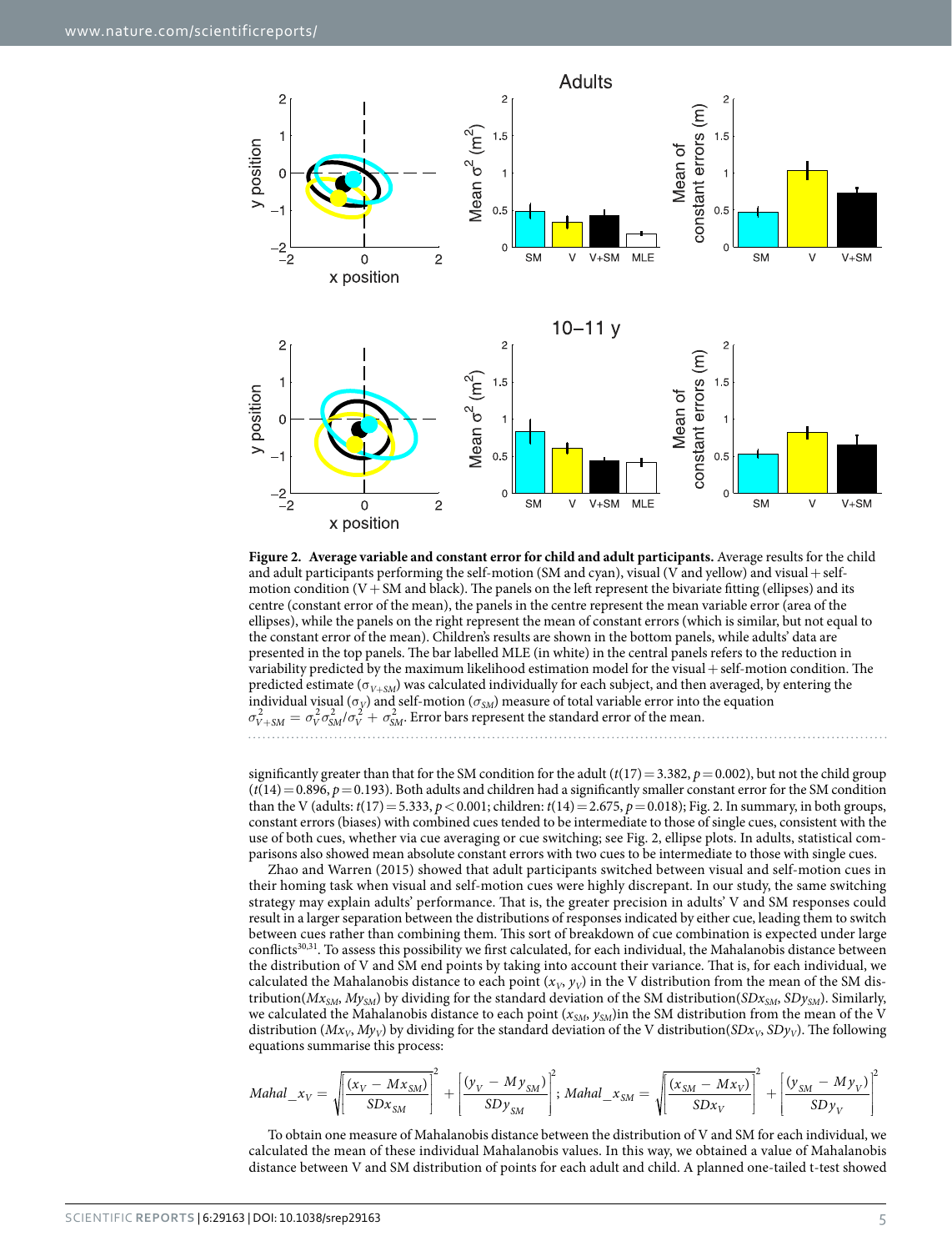

<span id="page-5-0"></span>**Figure 3. The left panel shows the Mahalanobis distance between V and SM distribution of end points, for the adult and child group.** The central and right panels show the relation between the level of visual influence in the  $V+SM$  condition and the Mahalanobis distance for adults and 10- to 11-year-old children.





<span id="page-5-1"></span>**Figure 4. Relation between average constant error and number of trials for child and adult participants.**  Relation between the average constant error in visual-self-motion  $(V+SM)$ , visual  $(V)$  and self-motion condition (SM) and the number of trials is presented separately for the adult (left panel) and child group (right panel).

that the resulting difference in Mahalanobis distance was significantly greater for adults than children  $(t(31)=1.842, p=0.037)$ , that is, adults experience the cues as more discrepant than children, even when the level of variance was considered ([Fig. 3](#page-5-0), left panel). We next examined whether the individual level of discrepancy between V and SM (the individual Mahalanobis distance) correlated with the way the two spatial cues were used. To this end, we measured the relation between the Mahalanobis distance and level of visual influence in  $V+SM$ responses (a measure of cue switching). Visual influence was calculated as the distance between mean  $V+SM$ and SM end points ( $d_{SM}$ ) divided by the sum of distances between V + SM and SM ( $d_{SM}$ ) and between V + SM and V ( $d_V$ ) end points, i.e.,  $\frac{d_{SM}}{(d_{SM} + )}$  $\frac{u_{SM}}{(d_{SM}+d_V)}$  $\frac{a_{SM}}{SM+d_V}$ . A directional (one-tailed) Pearson' s correlation analysis revealed that within the

adult group, the level of visual influence in the  $V+SM$  condition decreased significantly with the increase in Mahalanobis distance (= −0.448, *p* = 0.031, [Fig. 3](#page-5-0) central panel). This relation did not reach significance in the child group, though this group showed a similar tendency to decrease the level of visual influence in the combined condition as the Mahalanobis distance increased (*r*=−0.0390, *p*=0.075, [Fig. 3](#page-5-0) right panel).

Finally, we examined whether there was any learning effect in children and adults across the 10 trials, in each condition. As we obtained ten measures of constant error for each individual, we used regression to ask whether, on average, absolute constant error decreased with practice, even though there was no feedback. In contrast to adults, who did not show any significant correlation between trial number and size of mean constant error in the V, SM and V+SM conditions [\(Fig. 4](#page-5-1); all *r*≤0.483, all *p*≥0.157), children showed a significant negative correlation between trial number and V+ SM constant error (*r*= −0.795, *p*= 0.006). This suggests that children changed how they combined the two spatial cues over the course of the experiment, while adults did not. The reduction in children's constant error over the course of the experiment [\(Fig. 4\)](#page-5-1) would be consistent with initially relying more on the cue with higher constant error (vision; V) and later more on self-motion (SM). Another possible contributor to changes in constant error would be adaptation or recalibration of single cues. However, as there were no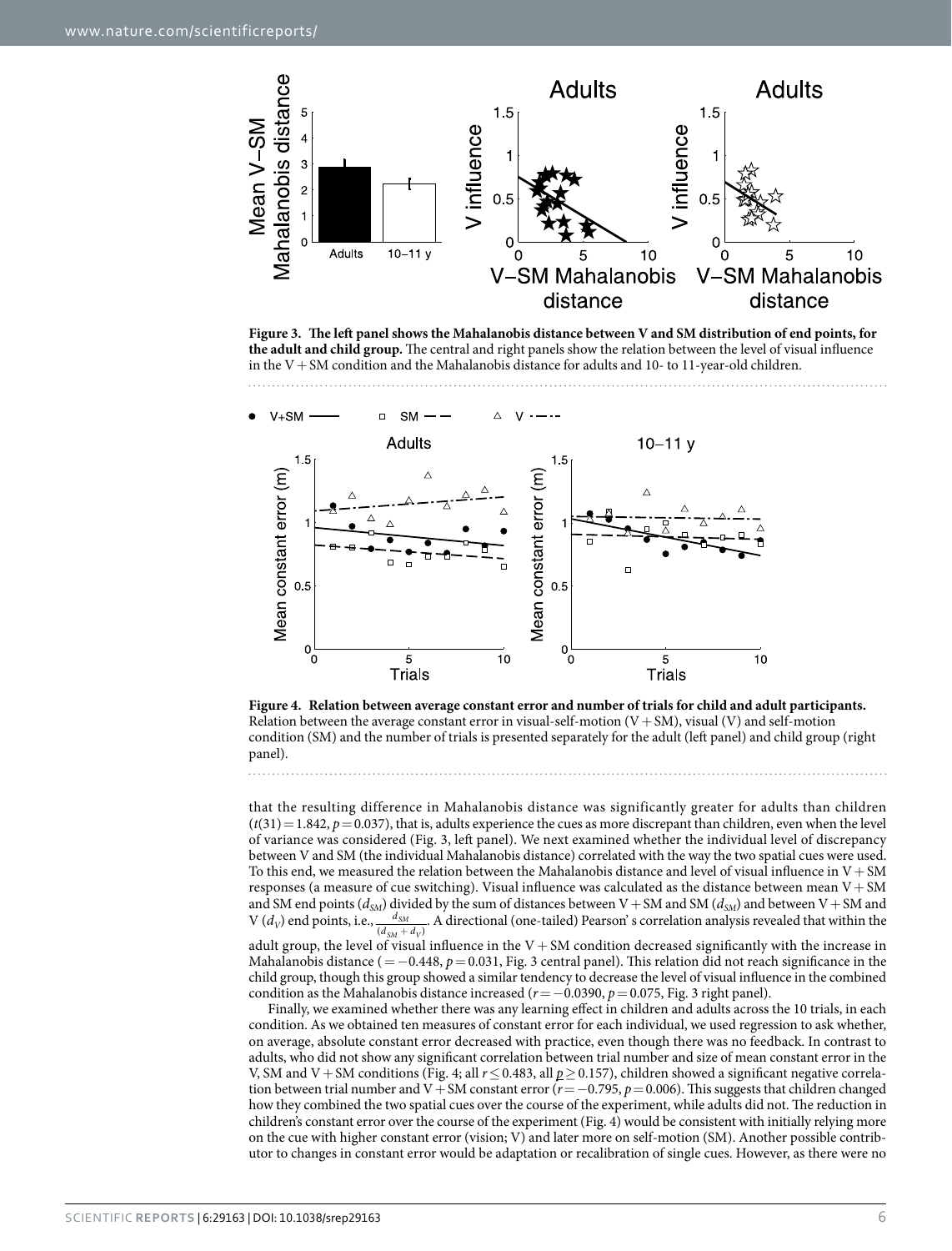changes in constant error in either single cue condition, the effect is more likely due to changes in weighting for the two cues during combined-cue trials.

**Control analyses.** In addition to the main analysis we carried out some control analyses. First of all, we examined whether the difference in height between the templates used during the pre-recording for the V condition and the child and adult participants affected the data. To test for this, we examined whether there was any relation between the difference in template-participant height and the length walked by each participant for the first and second leg of the path by running a series of Pearson's correlation tests (see Supplementary Figure S2). Additionally, we tested whether the difference in template-participant height correlated with the measures of turning angle and constant error in the V condition. No significant correlation was found between the difference in template-participant height and these measures for either adults (all  $p \ge 0.650$ ) or children (all  $p \ge 0.645$ ). Hence, the templates provided good simulations of participants' walking patterns and minor discrepancies in height did not affect the data.

Next, we checked the extent to which there were over or underestimations of length and turning angle in the different sensory conditions, for adults and children. This was done to better understand how different components of the path contributed to the overall measures of variable and constant error. To this end, we examined whether the average length walked by participants for the first and second leg of the path differed significantly from the real length and whether the average turned angle differed from the real angle (see Supplementary Figure S3). One sample t-tests showed that both adults (V: *t*(17)=−6.529, *p*<0.001; V+SM: *t*(17)=−5.413, *p*<0.001) and children (V: *t*(14)=−6.674, *p*<0.001; V+SM: *t*(14)=−2.626, *p*=0.02) significantly underestimated the length for the V and  $V+SM$  conditions when walking the first leg of the path. Only adults significantly underestimated this length in the SM condition (adults: *t*(17)= −3.473, *p*= 0.003; 10-11y: *t*(14)= 1.122, *p*= 0.281). Both adults (V: *t*(17)=−6.833, *p*<0.001; V+SM: *t*(17)=−4.664, *p*<0.001; M: *t*(17)=−3.800, *p*=0.001) and children (V: *t*(14) = −6.108, *p* < 0.001; V + SM: *t*(14) = −2.935, *p* = 0.011; M: *t*(17) = −2.191, *p* = 0.046) significantly underestimated the length for all three conditions when walking the second leg of the path. Neither adults (*t*(17)≤ −1.980; *p*≥0.064) nor children (*t*(17) ≤ −2.003; *p* ≥ 0.065) significantly under or overestimated the turning angle for the three different conditions. The similarities between child and adult results indicate that both groups were quite accurate in their estimation of turning angle, while they were much less so in their estimation of walking length. This is especially evident for the V condition in both groups (see Supplementary Figure S3). This systematic underestimation of visual distance in a virtual reality environment is well known e.g.<sup>24,25</sup>.

#### **Discussion**

Using immersive virtual reality to decouple spatial visual information from participants' self-motion, we tested a group of 10- to 11-year-old children and adults in a path reproduction task. Both child and adult participants walked a two-legged path under a self-motion only condition (by walking in darkness), a visual+ self-motion condition (by walking in the virtual room), and a visual only condition (watching a pre-recorded walk in the virtual room while standing still). They then reproduced the same path in darkness. We obtained both measures of response variability (i.e., how tightly clustered positions at which participants chose to stop were) and response accuracy (i.e., how close the clustered chosen positions were, on average, to the correct position). We predicted that if near-optimal integration of visual and self-motion cues occurred when walking along the path, to form a multisensory map, then participants' variability during path reproduction would reduce, despite the lack of visual information (i.e., darkness). We showed that while adults did not reduce their response variability by integrating visual and self-motion cues when walking along the two-legged path, 10- to 11-year-old children did. This allowed children to reduce their path reproduction variability in darkness as predicted by the MLE model<sup>[10,](#page-8-5)29</sup>. However, in both adults and children the combined-cue constant errors were intermediate to those of single cues (as predicted if both cues were used to some extent). However, significant differences between the constant error for the combined condition and those for the single cues were only found in the adult group.

These are interesting results for several reasons. First of all, adults did not optimally integrate the visual and self-motion congruent cues to reduce their variability during path reproduction, which is at odds with many previous findings $9,22,23$  $9,22,23$  $9,22,23$ , but not others<sup>25</sup>. One explanation of these inconsistent findings could reside in the methodological differences between some of these studies and the present. In the Nardini, *et al.*<sup>[9](#page-8-4)</sup> and Zhao and Warren<sup>23</sup> studies, participants memorized a spatial location with both visual and self-motion cues available and then navigated back to the same location under different conditions, with only visual cues, only self-motion cues, or both. When adult participants memorized the position with both cues and then navigated back with both cues they showed reduced response variability as predicted by optimal integration. In Kalia, *et al.*[22](#page-9-0) participants memorized the information visually and through self-motion, but then had to use touch to indicate their response on a map. That is, neither the visual nor the self-motion cue was available during the navigation response. In the present study, in contrast, although participants memorized the path with both visual and self-motion cues, they always reproduced the path in darkness (i.e., only one cue was present at reproduction). Thus, our study resembles that of Tcheang, *et al.*[25](#page-9-3) where adult participants memorized the two-legged path with both visual and self-motion cues and then returned to the start in darkness (using self-motion only).

Like Tcheang, *et al.*[25](#page-9-3) did not find improved accuracy of the combined cues when compared to the self-motion single cue in adult participants, indeed in our study self-motion alone showed a lower constant error (i.e., less biased) than self-motion combined with visual information. This may be because only the self-motion information was present during both memorization and reproduction, while the visual information was only available at memorization. That is, participants could directly match self-motion during reproduction to the remembered self-motion, whereas reproduction information can only be indirectly compared to remembered visual information. This indirect comparison may utilize the generation of visual imagery from self-motion during reproduction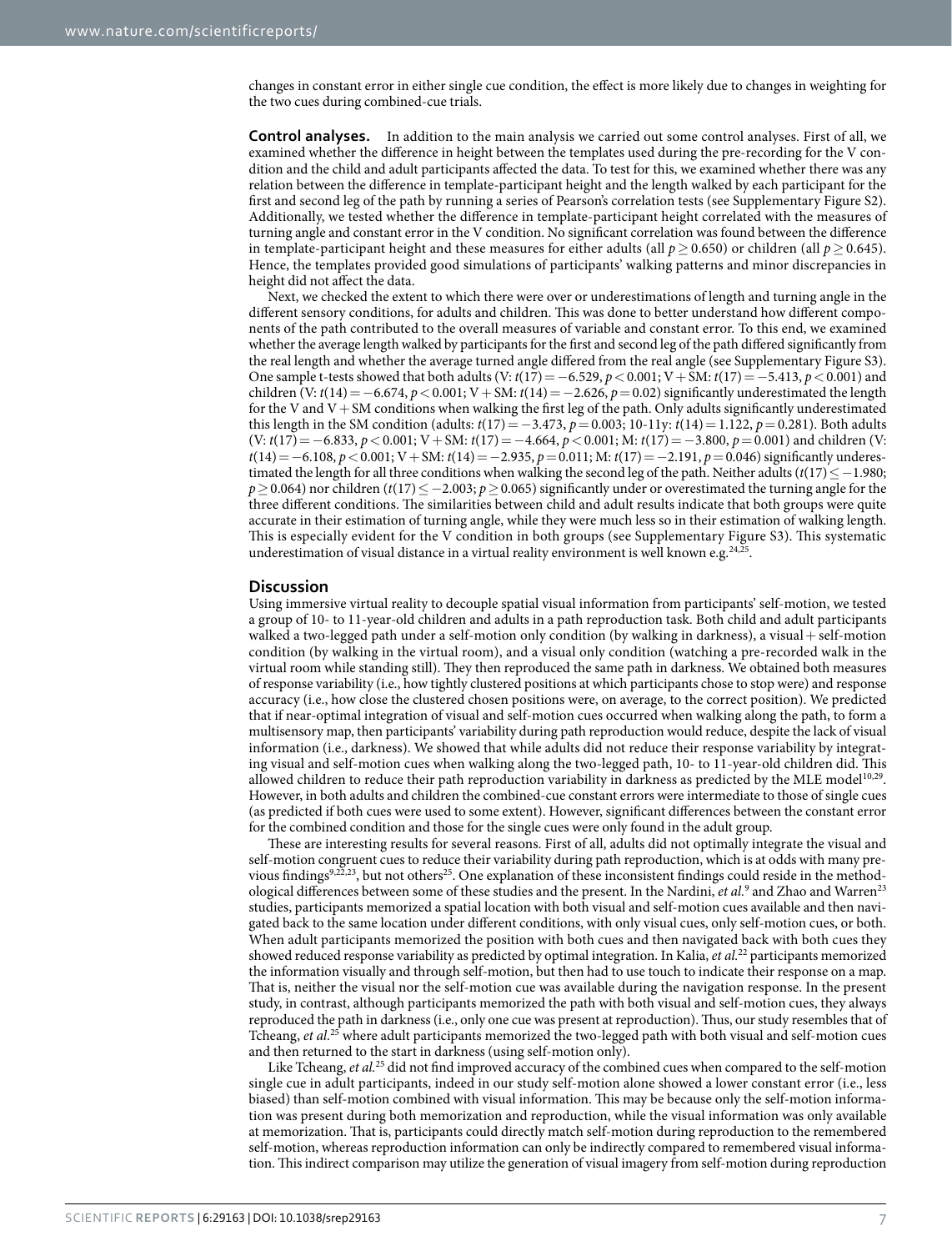(Tcheang *et al.*)[25](#page-9-3). The process of generating visual imagery from self-motion likely creates additional bias over and above that already present in the reproduced self-motion.

Intriguingly, 10- to 11-year-old children did near-optimally integrate visual and self-motion cues when walking the path, showing reduced variability during path reproduction in darkness. Although this is not the first time that children have been shown to integrate cues when adults do not<sup>21</sup>, or do less so<sup>[20,](#page-8-14)[32,](#page-9-10)33</sup>, it is the first time that children have been shown to obtain behavioural benefits from this where adults do not. An adaptive combination view<sup>34</sup> can explain these results, if we accept that children and adults use different models to process the spatial cues, due to differences in their perceived validity and salience. During childhood the body grows and changes rapidly[16](#page-8-15), while at an adult age natural body changes are minimal. Because of these rapid body changes for children, self-motion information may be less well calibrated than for adults. This may explain why children used visual spatial cues to improve their visual + self-motion response variability, while adults did not. However, it does not explain why adults did not use this cue at all to reduce variability, since the visual cue was still more reliable than the self-motion. Another possibility is that children cannot help but use the visual cue heavily in spatial tasks<sup>14</sup> even when the nature of the task would suggest not to do so. There is evidence that children are less selective than adults in using visual information. For example, children, but not adults, use visual information in spatial tasks, even when this cue is irrelevant (i.e., lacks validity) for the task<sup>21</sup>. Additionally, visual information dominates children's audio-visual spatial judgements up to 12 years of age<sup>[14](#page-8-9)</sup>. Our results further support this view as, although both adults and children were less influenced by the visual cue in the combined condition as a function of visual and self-motion discrepancy (as calculated by Mahalanobis distance), visual influence on the children's performance remained more pronounced even for larger discrepancies in these cues distributions. An inability of children to discount the visual cue fits well with the recalibration theory proposed by Gori and colleagues e.g[.13,](#page-8-8)[17,](#page-8-10) which states that visual information is used to calibrate other modalities for spatial tasks during childhood, but not necessarily in adulthood.

Our results partly differ from those of Zhao and Warren<sup>[23](#page-9-1)</sup>. Zhao and Warren<sup>23</sup> found that the response variability of adult participants was determined by a cue combination model, while their response accuracy was determined by a cue competition model<sup>35</sup>. In our study, in contrast, both adults' variable error (response variability) and constant error (response accuracy) were consistent with a cue competition model. No improvement was found when both visual and self-motion cues, rather than only visual or self-motion cue, were available during memorization. However, in terms of constant error, responses were intermediate to the two cues, suggesting that both were used over the course of the study (cue competition). This is consistent with the findings of Zhao and Warren<sup>[23](#page-9-1)</sup> as we also show that adults' response accuracy was explained by a cue competition model. A cue combination model on the contrary, determined children's response variability and accuracy. The predicted improvement in precision was found when both visual and self-motion cues were available during memorization, rather than only visual or self-motion cues alone. Our analysis suggests that the use of cue combination or competition in different groups of participants can also depend on how the same cues are experienced<sup>[23](#page-9-1)</sup>. As the adult group's spatial estimates were more precise (less variable), natural biases in single-cue responses would have been more detectable to adults than to children, leading adults to experience the cues as more discrepant than children. Again, this conclusion is supported by our findings that adults gave more discrepant performances in the visual and self-motion condition (when taking their precision into account), and that they switched to rely more on self-motion when this discrepancy was large.

Differences in multisensory cue combination abilities during development could reflect different maturational timescale of neural mechanisms. When given vestibular and visual information about self-motion (heading), it is now established<sup>[36,](#page-9-14)37</sup> that a sub-group of neurons in areas such as the dorsal medial superior temporal area (MSTd) respond as predicted by an optimal cue combination model, i.e., by optimally combining task to reduce uncertainty. However, another sub-group of neurons shows preference for one cue or the other, or are tuned to conflicting stimuli. How these systems cooperate to compute heading, and the general principles of neural cue integration are current topics of research – for example, "divisive normalization" has been proposed as a canonical neural computation underlying reliability-weighted averagin[g38](#page-9-16). One recent proposal is that an altered balance of excitation and inhibition during divisive normalization could explain altered sensory processing in autism[39.](#page-9-17) Low-level immaturities of this kind could potentially also underlie immature multisensory processing and cue combination in typically developing children. At present no study has investigated cue combination neural mechanisms for vision and active self-motion during more complex spatial tasks, and the study of these neural mechanisms during ontogenetic development is still at its infancy<sup>40</sup>. Future studies will be necessary to further clarify the link between children's and adults' cue combination and competition behavior and neuronal responses in multisensory areas.

Our results are the first to show optimal integration of visual and self-motion cues during path reproduction in childhood, thus adding essential new information. The only previous study examining optimal integration of visual and self-motion cues in both children and adults, is that of Nardini, *et al.*<sup>[9](#page-8-4)</sup>. Nardini, *et al.*<sup>9</sup> tested children up to 7–8 years, so we do not know if older children would have shown optimal integration of spatial cues at a similar age to those tested here (10–11 years old), despite the differences in spatial task. The lack of data exploring the ability of older children (>8 years old) to integrate visual and self-motion spatial representations when navigating limits our understanding of when our multisensory spatial representation develops. Although studies agree that optimal cue combination is immature at 8 years, there is not yet a clear picture of when it becomes mature, because the age at which optimal integration occurs changes with task and combination of sensory cues e.g.<sup>[13](#page-8-8),[14–16](#page-8-9),40</sup>. For example, findings from developmental studies using multisensory spatial tasks other than navigation $14$  show a lack of integration up to 12 years. This is in contrast to what we found here, since 10- to 11-year-old children did integrate, suggesting that the maturation of optimal cue integration for spatial navigation may follow specific time courses. In future, more studies could examine older children (from 10–11 to 18 years) to find at what age they do combine cues to reduce variance in different spatial tasks, and to what extent cue combination with different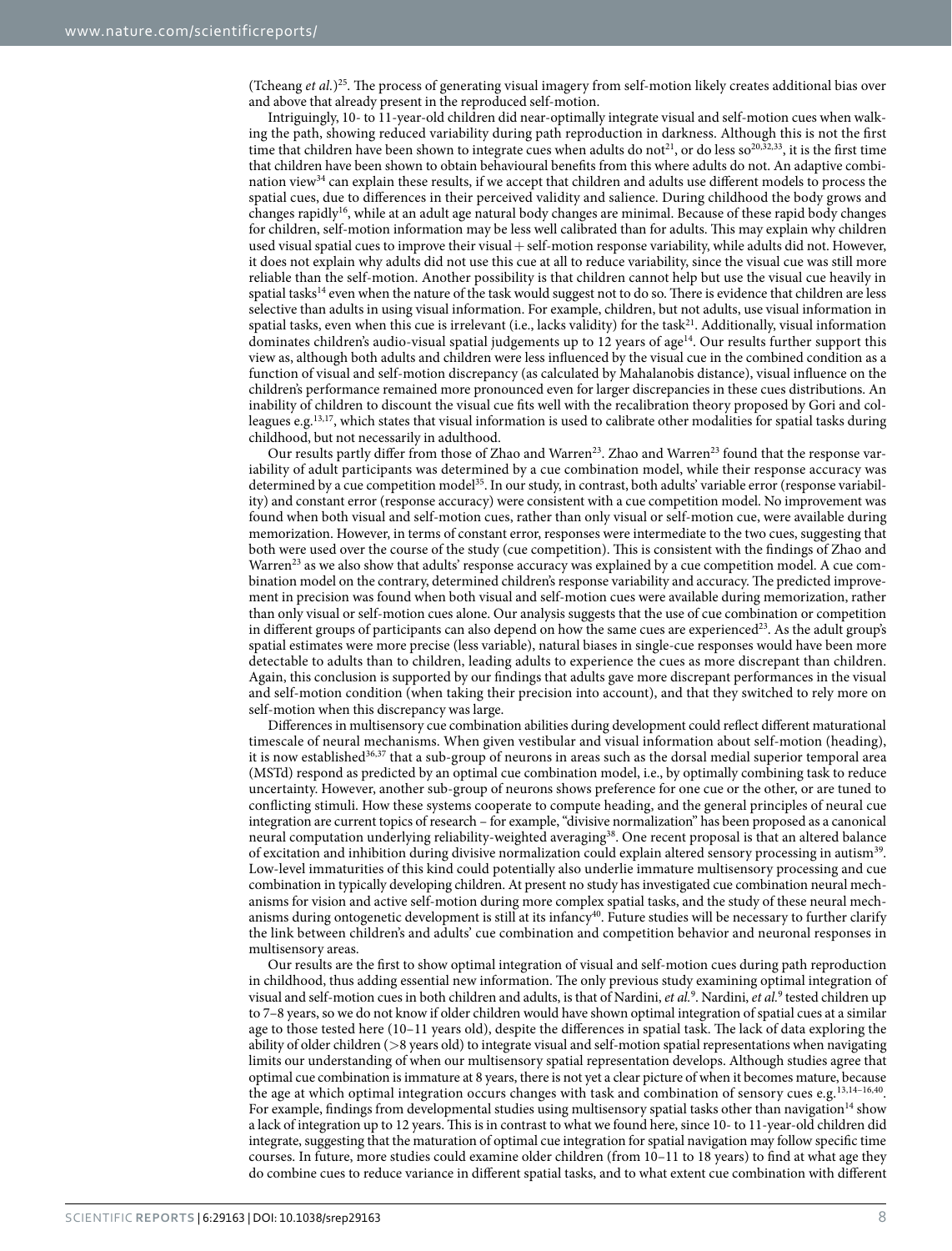cues and tasks follow the same time courses. This essential knowledge would support the existence of either one common, but flexible mechanism<sup>40</sup> or separate mechanisms.

Using immersive virtual reality has many advantages, but also some limitations. In HMDs the field of view is usually less than with natural vision, and the weight of the HMD can change and limit participants' head movements, which are usually fundamental during navigation<sup>41</sup>. This is a general issue of virtual reality, however, here it does not influence the main findings. Participants wore the HMD at all times, when initially walking and then reproducing the path in darkness. So the effect of the HMD, if any, would have been constant, i.e., participants could move their head during reproduction as they did during memorization. Furthermore, the effect of the HMD would apply to both unimodal and bimodal memorization conditions so use of the HMD cannot explain the differences in results among the three sensory conditions. Another limitation concerns the difference between the visual task and the other conditions, in that participants in the visual task were not guided back to the starting point by following a variable and irregular path. This added step to the task for the other two conditions could have interfered with the participants' memory of the path thus making these conditions more difficult than the visual. If this is the case, then variable and constant error for condition V ([Fig. 2\)](#page-4-0) might be somewhat under-estimated. However, the children's results, which show combined-cue (V+ SM) variable error close to ideal observer (MLE) predictions, indicate that any such under-estimation must be small. Any increase to the measured V variance in [Fig. 2](#page-4-0) would also increase the MLE prediction, but it is not possible for the MLE prediction to increase appreciably without participants then achieving the impossible feat of performing better than optimal. Thus, while this minor difference between conditions might have led to some under-estimation of V error, it can at most have been very minor.

To conclude, we show that though visual landmarks and self-motion can be optimally combined to guide human navigation, their combination depends not only on the reliability of these cues but also on their accuracy (i.e., consistency with the other cue). In addition, here, as in several previous studies children relied strongly on a visual cue e.g.<sup>[14](#page-8-9),[21](#page-8-13)</sup>, which adults discounted as seemingly irrelevant. We propose that although the cue combination mechanism is already available in later childhood, it is still immature, and weights spatial cues in different ways to the adult mechanism. This different weighting is explained in part by the basic properties of the cues, as described by reliability (precision) and bias (accuracy), but also possibly by their perceived validity for the task, and by a tendency to over-rely on vision. Interestingly, however, in the present situation this behaviour leads to advantages for children compared to adults. These kinds of determinants of cue combination behaviour, going beyond the basic properties of reliability and bias, may also be adaptive during childhood, as the "adaptive com-bination" account<sup>[34](#page-9-12)</sup> proposes.

#### **References**

- <span id="page-8-0"></span>1. Jacobs, J. *et al.* Direct recordings of grid-like neuronal activity in human spatial navigation. *Nature neuroscience* **16,** 1188–1190, doi: 10.1038/nn.3466 (2013).
- 2. Astur, R. S., Taylor, L. B., Mamelak, A. N., Philpott, L. & Sutherland, R. J. Humans with hippocampus damage display severe spatial memory impairments in a virtual Morris water task. *Behavioural brain research* **132,** 77–84 (2002).
- 3. Epstein, R. A. Parahippocampal and retrosplenial contributions to human spatial navigation. *Trends in cognitive sciences* **12,** 388–396, doi: 10.1016/j.tics.2008.07.004 (2008).
- 4. Maguire, E. A., Burgess, N. & O'Keefe, J. Human spatial navigation: cognitive maps, sexual dimorphism, and neural substrates. *Current opinion in neurobiology* **9,** 171–177 (1999).
- 5. Burgess, N. Spatial memory: how egocentric and allocentric combine. *Trends in cognitive sciences* **10,** 551–557, doi: 10.1016/j. tics.2006.10.005 (2006).
- <span id="page-8-1"></span>6. Newcombe, N. S., Uttal, D. H. & Sauter, M. In Oxford Handbook of Developmental Psychology Vol. 1 *Body and Mind* (ed P. Zelazo) 564–590 (Oxford University Press, 2013).
- <span id="page-8-2"></span>7. Nardini, M., Burgess, N., Breckenridge, K. & Atkinson, J. Differential developmental trajectories for egocentric, environmental and intrinsic frames of reference in spatial memory. *Cognition* **101,** 153–172, doi: 10.1016/j.cognition.2005.09.005 (2006).
- <span id="page-8-3"></span>8. Newcombe, N., Huttenlocher, J., Drummey, A. B. & Wiley, J. G. The development of spatial location coding: Place learning and dead reckoning in the second and third years. *Cognitive Dev* **13,** 185–200, doi: 10.1016/S0885-2014(98)90038-7 (1998).
- <span id="page-8-4"></span>9. Nardini, M., Jones, P., Bedford, R. & Braddick, O. Development of cue integration in human navigation. *Current biology: CB* **18,** 689–693, doi: 10.1016/j.cub.2008.04.021 (2008).
- <span id="page-8-5"></span>10. Ernst, M. O. & Banks, M. S. Humans integrate visual and haptic information in a statistically optimal fashion. *Nature* **415,** 429–433, doi: 10.1038/415429a (2002).
- <span id="page-8-6"></span>11. Alais, D. & Burr, D. The ventriloquist effect results from near-optimal bimodal integration. *Current biology: CB* **14,** 257–262, doi: 10.1016/j.cub.2004.01.029 (2004).
- <span id="page-8-7"></span>12. Bates, S. L. & Wolbers, T. How cognitive aging affects multisensory integration of navigational cues. *Neurobiology of aging* **35,** 2761–2769, doi: 10.1016/j.neurobiolaging.2014.04.003 (2014).
- <span id="page-8-8"></span>13. Gori, M., Del Viva, M., Sandini, G. & Burr, D. C. Young children do not integrate visual and haptic form information. *Current biology: CB* **18,** 694–698, doi: 10.1016/j.cub.2008.04.036 (2008).
- <span id="page-8-9"></span>14. Gori, M., Sandini, G. & Burr, D. Development of visuo-auditory integration in space and time. *Frontiers in integrative neuroscience* **6,** 77, doi: 10.3389/fnint.2012.00077 (2012).
- 15. Petrini, K., Remark, A., Smith, L. & Nardini, M. When vision is not an option: children's integration of auditory and haptic information is suboptimal. *Developmental science*, 1–12 (2014).
- <span id="page-8-15"></span>16. Nardini, M., Begus, K. & Mareschal, D. Multisensory Uncertainty Reduction for Hand Localization in Children and Adults. *Journal of experimental psychology. Human perception and performance*, doi: 10.1037/a0030719 (2012).
- <span id="page-8-10"></span>17. Gori, M., Sandini, G., Martinoli, C. & Burr, D. Poor haptic orientation discrimination in nonsighted children may reflect disruption of cross-sensory calibration. *Current biology: CB* **20,** 223–225, doi: 10.1016/j.cub.2009.11.069 (2010).
- <span id="page-8-11"></span>18. Gori, M., Tinelli, F., Sandini, G., Cioni, G. & Burr, D. Impaired visual size-discrimination in children with movement disorders. *Neuropsychologia* **50,** 1838–1843, doi: 10.1016/j.neuropsychologia.2012.04.009 (2012).
- <span id="page-8-12"></span>19. Downing, H. C., Barutchu, A. & Crewther, S. G. Developmental trends in the facilitation of multisensory objects with distractors. *Frontiers in psychology* **5,** 1559, doi: 10.3389/fpsyg.2014.01559 (2014).
- <span id="page-8-14"></span>20. Innes-Brown, H. *et al.* Susceptibility to the flash-beep illusion is increased in children compared to adults. *Developmental science* **14,** 1089–1099, doi: 10.1111/j.1467-7687.2011.01059.x (2011).
- <span id="page-8-13"></span>21. Petrini, K., Jones, P. R., Smith, L. & Nardini, M. Hearing Where the Eyes See: Children Use an Irrelevant Visual Cue When Localizing Sounds. *Child development* **86,** 1449–1457, doi: 10.1111/cdev.12397 (2015).